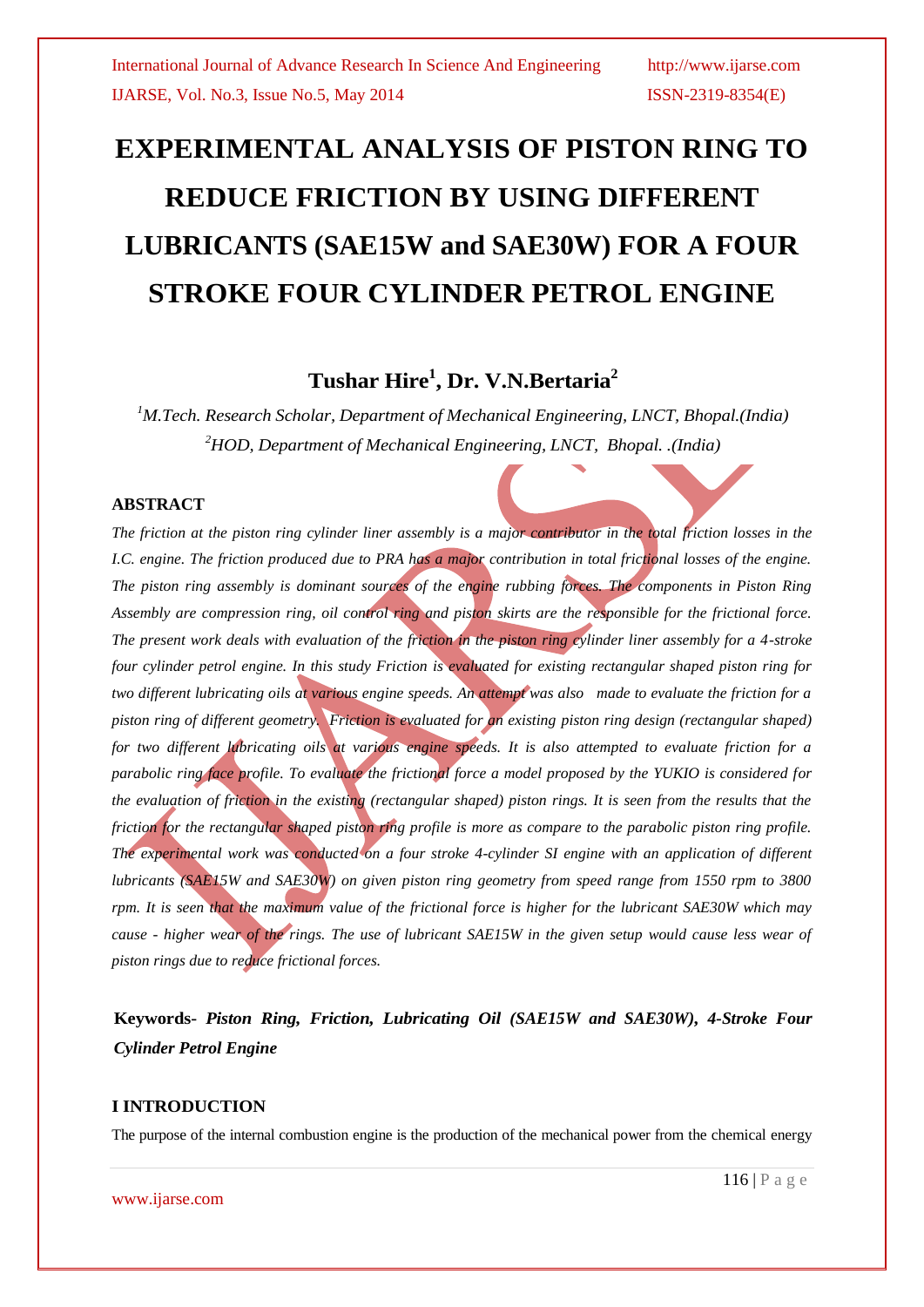contained in the fuel. In the internal combustion engine, as distinct from external combustion engine, this energy is released by burning or oxidizing the fuel inside the engine. The internal combustion engine is an engine in which the combustion of a fuel (normally a fossil fuel) occurs with an oxidizer (usually air) in a combustion chamber. In an internal combustion engine, the expansion of the high-temperature and -pressure gases produced by combustion applies direct force to some component of the engine, such as pistons, turbine blades, or a nozzle [14]. This force moves the piston over a distance, generating useful mechanical energy. The friction is an important consideration taken into account in the internal combustion engine operation.



# **Fig 1.1 A Diagram of the 4-Stroke 4- Cylinder Petrol Engine**

In an internal combustion engine major proportion of energy of fuel is dissipated as heat either from the engine surface or from exhaust pipe. Mechanical action accounts for further loss as friction leaving reduced brake power. The breakdown of the mechanical losses in the engine suggests that the piston ring assembly (PRA) friction is the major contributors. There are also losses associated with pumping and accessories.

# **II. PROBLEM STATEMENT**

The piston assembly is the dominant source of the engine rubbing friction. The component that contribute to the friction are compression rings, oil control rings, piston skirt and piston pin. The present work attempt to evaluate the friction at the piston ring liner assembly as it is the major contributor of the piston assembly friction. The forces acting on the piston assembly include; static ring tension (which depend on ring design and material), the gas pressure forces (which depend on the engine load) the inertia forces (which are related to component mass and engine speed). The major design factors which influence piston assembly friction are the following; ring width, ring face profile, ring tension, ring gap (which governs the inter ring gas pressure), cylinder liner temperature, ring land width and clearance.

# **III.OBJECTIVES**

The objective of the present work is to evaluate the ring friction at various engine speeds and at various crank angle position for two different lubricating oils SAE15W and SAE30W. The effect of variation in ring geometry on the ring friction is also studied. Two important parameters in ring design viz, ring pressure and the maximum bending stresses that the piston ring is exposed during operation, are also evaluated for the existing ring.

The scope of the present work is limited to the theoretical evaluation of piston ring friction at various engine speeds and at various crank angle positions for two different lubricating oil SAEI5W and SAE30W. The piston ring pack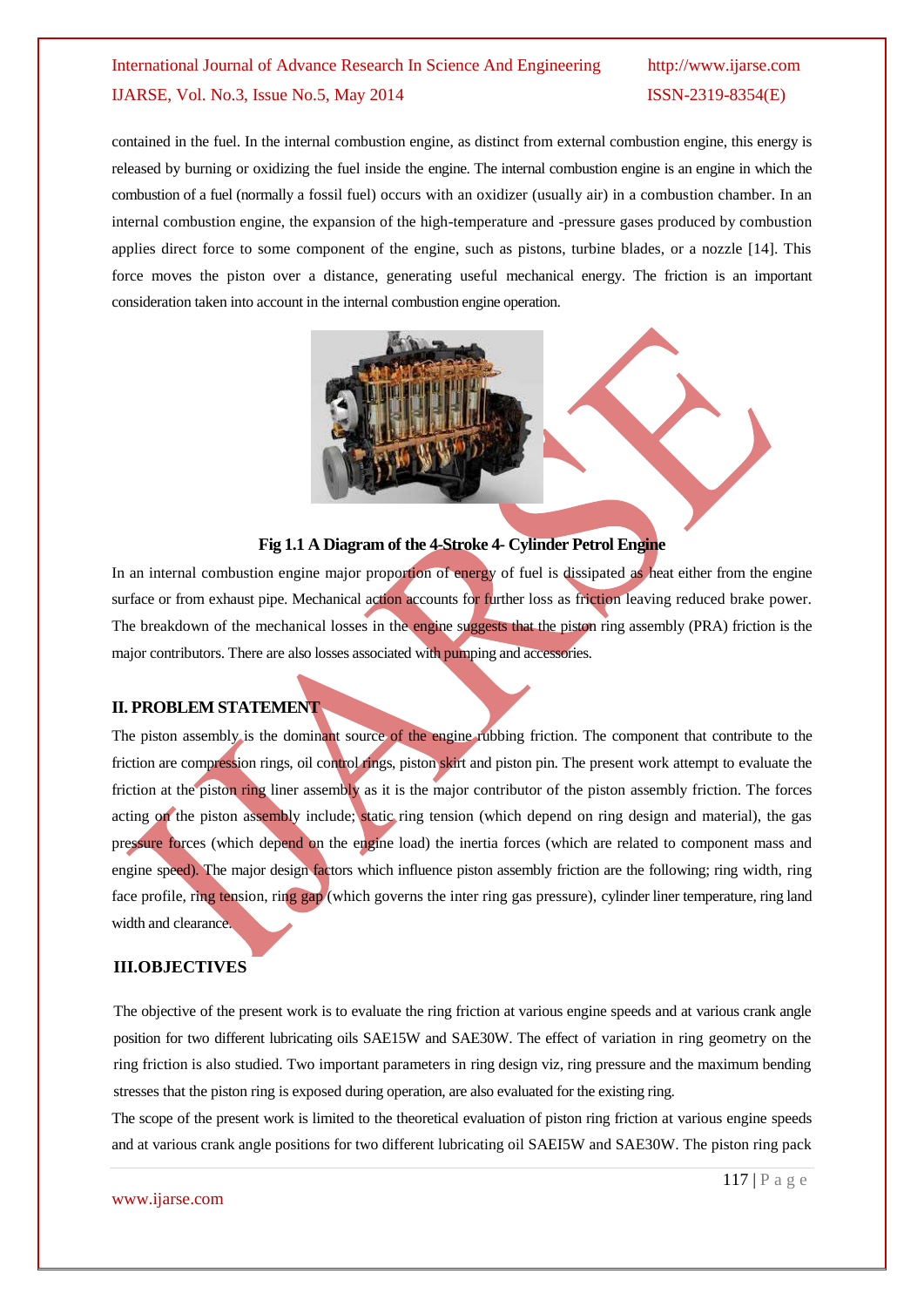of the Premier-Padmini 4-stroke SI engine has been considered for the present study. The existing piston ring in the above mentioned setup has rectangular cross section and is made of nodular cast iron.An attempt was made to study the effect of variation in piston ring geometry or the friction by considering parabolic ring made of same material.

# **IV. METHODOLOGY**

The following methodology is adopted to achieve the objectives stated .

- $\triangleright$  Collection of data related to the engine cylinder block and piston ring.
- $\triangleright$  Estimation of indicated power, brake power and friction power in the 4-stroke 4- cylinder S.I. engine setup using MORSE test.
- $\triangleright$  Estimation of instantaneous piston velocities at the various crank angle position of the different speed (rpm) of the engine.
- $\triangleright$  Evaluation of static ring tension of the existing piston ring.
- $\triangleright$  Theoretical evaluation of friction force on the basis of model proposed by YUKIO [2] to understand the effect of various variables. The variable model parameters considered are piston velocity, engine rpm, kind of lubricant and crank angle.
- $\triangleright$  Theoretical evaluation of friction for two different ring geometry. Here we have considered cast iron ring of parabolic ring face.
- $\triangleright$  Evaluation of pressure distribution of ring on cylinder wall and calculation of maximum bending stress for the existing (rectangular shaped CI) piston ring.
- $\triangleright$  Comparison of the evaluated friction force for different types of lubricants SAE15W and SAE30W for the existing piston ring.
- $\triangleright$  Comparison of the friction force two ring geometry considered in present work.

# **V. ENGINE SPECIFICATION**

The geometrical data related to the test setup is presented below.

# **Table 1.1 Engine Specifications**

| <b>Name</b>           | <b>Description</b>                               |
|-----------------------|--------------------------------------------------|
| Manufacturer          | The premier automobiles ltd, Pune                |
| Engine type           | 4-cylinders-stroke, petrol engine                |
| Cylinder bore         | 68mm                                             |
| <b>Stroke</b>         | $75$ mm                                          |
| Connecting rod length | $156$ mm                                         |
| Capacity              | 1089cc                                           |
| Compression ratio     | 7.3:1                                            |
| Cylinder head         | Aluminum with valve seat insert, overhead valves |
| Cylinder block        | Cast iron                                        |
| Cooling               | Cooling water circulated by centrifugal pump     |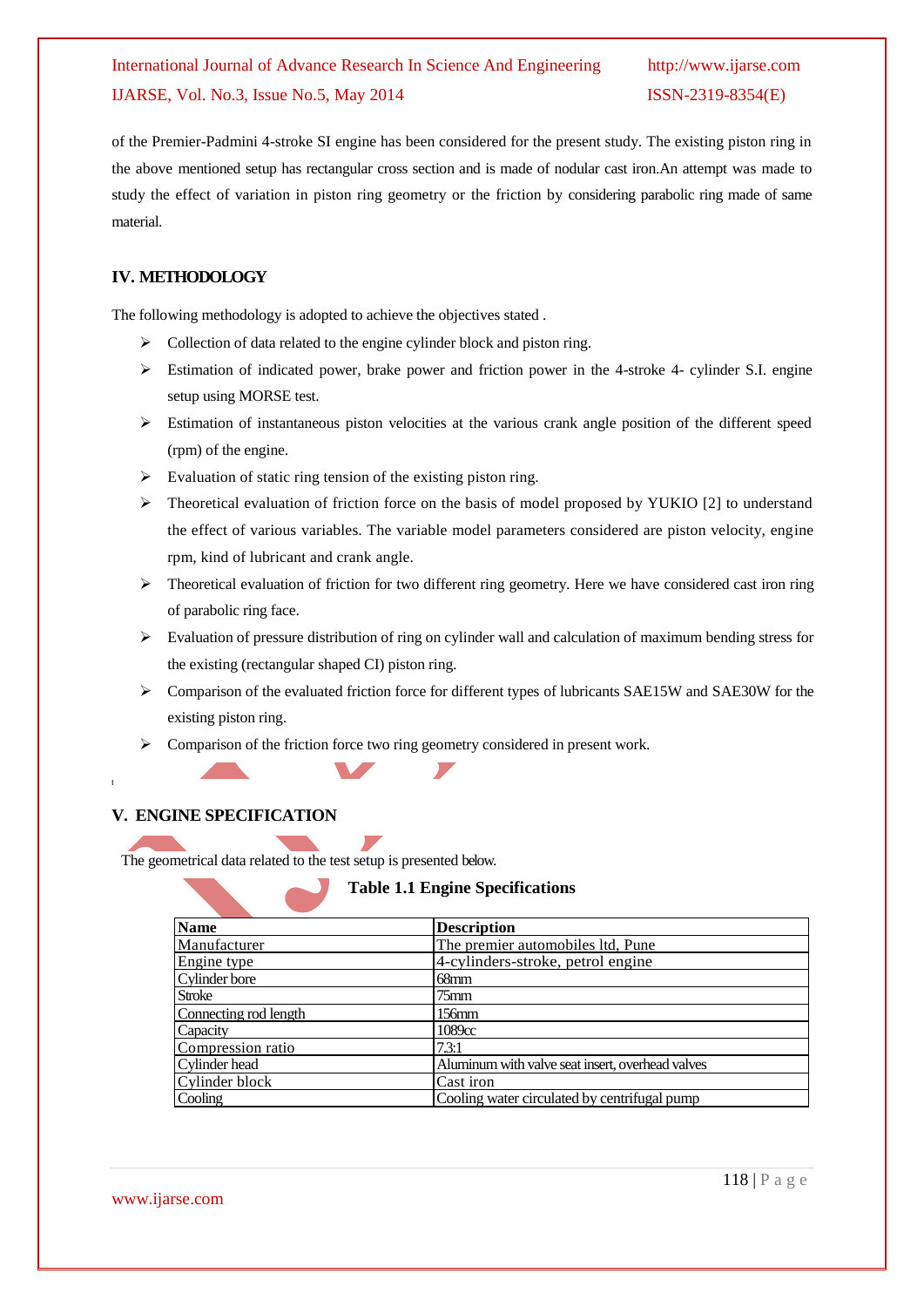### **VI. PISTON RING NOMENCLATURE**





**Fig: 1.2 Engine Setup of 4-Stroke Four Cylinder Petrol Engine. Fig.1.3 Piston Ring** 

- 1. Diameter-The outside diameter of a piston ring when compressed to actual bore size. (D=0.068m)
- 2. Inside Diameter-The inside diameter of a piston ring when compressed to actual bore size.
- 3. Radial Wall Thickness-The material thickness between the inside and outside diameters of the ring.  $(t=0.0025)$
- 4. Ring Face-That portion of the ring which contacts the cylinder wall.
- 5. Ring Sides-The top and bottom surfaces of the piston ring.
- 6. Ring Width-The width of the area across the face of the ring. (b=0.00225m)
- 7. Free Gap-The end clearance when the ring is in its free state. (g=0.02m)
- 8. Compressed Gap-The end clearance when the ring is compressed to bore diameter.
- 9. Side Clearance-The clearance between the piston ring and groove with the ring in its free state.
- 10. Twist-Built in unbalance in the ring which causes the ring to twist in the groove when compressed. This is done to seal the groove as well as the ring face and cylinder.
- 11. Back Clearance-Area between the inside diameter of the ring and the bottom of the Ring groove in the piston with ring compressed to bore size.

| Material                    | Tensile       | Young's modulus (MPa) |
|-----------------------------|---------------|-----------------------|
|                             | strength(MPa) |                       |
| Gray cast iron              | 350           | 85-115                |
| KV1/GOE52 Ductile cast iron | 1300          | 150                   |
| <b>Steel</b>                | 1150          | 230                   |

# **Table 1.2: Piston Ring Material and Properties**

### **6.1 Estimation Of Indicated Power, Brake Power And Friction Loses Using Morse Test.**

This is simple, quick and quite accurate test is used for determining the mechanical efficiency of the engine the equipment is required is only a water brake dynamometer and a tachometer, as used for brake power determination.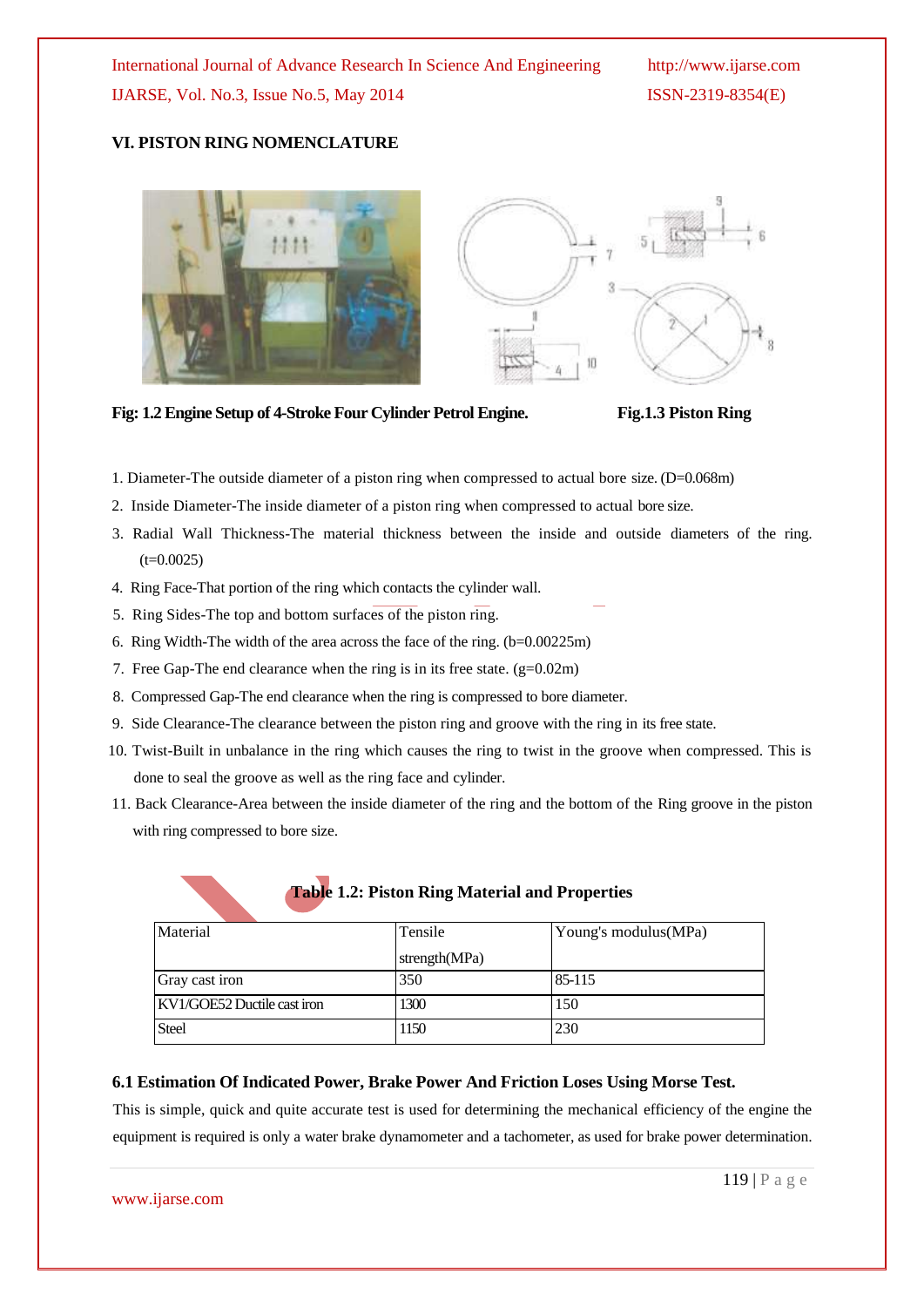The Morse test consist of determining brake power of the engine at any particular speed, then cutting one cylinder at a time and measuring B.P. of the rest.

Now  $B.P=\frac{WN}{2000}KW$ 

Where,  $W =$  Load on the engine (kg) = 6.5 kg

N= Engine Speed (rpm)

 $I.P. = B.P. + Engine losses$ 

There as one cylinder is cut out, the losses in the cylinder must be supplied by the by the other cylinder. Thus, the difference between the B.P. measured for the whole engine and for the engine with one cylinder cut gives the I. P. power of the engine. With the help of this I.P. calculated friction power of the engine as described below,

### BRAKE POWER

| B.P. with cylinder working                                   |     | В.      | KW |  |  |  |
|--------------------------------------------------------------|-----|---------|----|--|--|--|
| B.P. with cylinder no 1 is cut out                           | $=$ | $B_1$ , | KW |  |  |  |
| B.P. with cylinder no 2 is cut out                           | $=$ | $B_2$   | KW |  |  |  |
| B.P. with cylinder no 3 is cut out                           |     | $B_{3}$ | KW |  |  |  |
| B.P. with cylinder no 4 is cut out                           | $=$ | $B_4$   | KW |  |  |  |
| Indicated Power of the Engine                                |     |         |    |  |  |  |
| I. P. = $[(B - B_1 + (B - B_2) + (B - B_3) + (B - B_4)],$ kW |     |         |    |  |  |  |

 $I.P. = [(I.P.)<sub>1</sub> + (I.P.)<sub>2</sub> + (I.P.)<sub>3</sub> + (I.P.)<sub>4</sub>]$ 

Where, I.P. 23.9 kW, I.P.<sub>2</sub>=17.71 kW, T.P.<sub>3</sub>=12.47 kW, I.P.<sub>4</sub>=9.08 kW

The total friction power may be calculated as follows;

F. P. =  $[(B_1 - (I, P_1)_1) + (B_2 - (I, P_2)_2) + (B_3 - (I, P_1)_3) + (B_4 - (I, P_2)_4)]$ 

 $F.P. = F.P<sub>1</sub> + F.P<sub>2</sub> + F.P<sub>3</sub> + F.P<sub>4</sub>$ 

 $F.P. = 12.5 + 8.41 + 5.72 + 4.42$ 

 $F.P. = 31.06 \text{ kW}$ 

### **Table 1.3 Brake Power And Indicated Power Values**

|  | <b>S</b><br>NO. | Engine RP.<br><b>RPM</b> | (kW)     | LP.<br>(kW) | FP   | IP.<br>$(KW)$ $(MPa)$ | <b>Total P.P.</b><br>in the PRA system<br>(kW) | $%$ of total P.P.<br>in the PRA of<br>the P.P. of the |
|--|-----------------|--------------------------|----------|-------------|------|-----------------------|------------------------------------------------|-------------------------------------------------------|
|  |                 | 3800                     | 11.4     | 23.9        | 12.4 | 0.34630               | 8.042                                          | 64.85                                                 |
|  | 2.              | 3000                     | <b>9</b> | 17.71       | 8.71 | 0.32101               | 5.641                                          | 64.76                                                 |
|  | 3.              | 2250                     | 6.75     | 12.47       | 5.72 | 0.31182               | 3.664                                          | 64.055                                                |
|  | 4.              | 1550                     | 4.65     | 9.08        | 4.43 | 0.32260               | 2.095                                          | 47.29                                                 |

# **6.2 Estimation of Instantaneous Piston Velocity.**

The expression for the piston velocity at a giver crank angle position is presented as below. [1]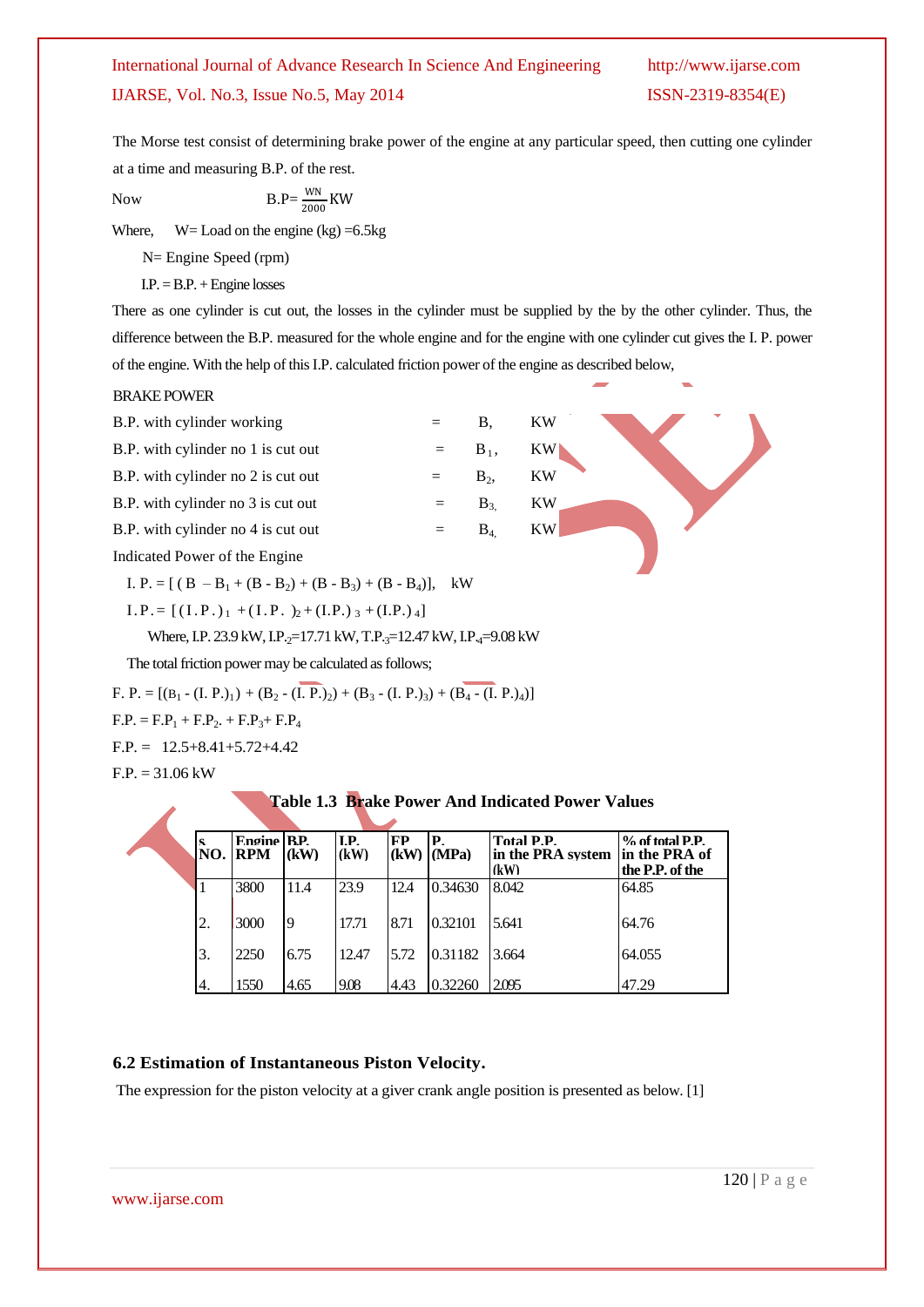

- $r3 =$  length of connecting rod = 0.156m
- $\Theta$ = angular displacement of crank, degree
- ß= angular displacement of connecting rod, degree
- ω2= angular speed of crank= 2ΠN/60 rad/s
- $\omega$ 1= angular speed of connecting rod, rad/s
- Now from the abovre equation
- r1+r2cosӨ+r3cosӨ=0
- $r_2\sin\theta r_3\sin\beta = 0$ .

on differentiating equation (5.5) and (5.6) we obtain,

$$
Sin \beta = \frac{r^2}{r^3} \sin\theta
$$

 $R_1 - R_2 - R_3 = 0$ 

Where

So angular displacement of connecting rod at any angle  $\theta$  is

 $\beta = \sin^{-1} (r_{2}/r_3)$ \* sin $\theta$ 

Angular speed of connecting rod is

www.ijarse.com

121 | P a g e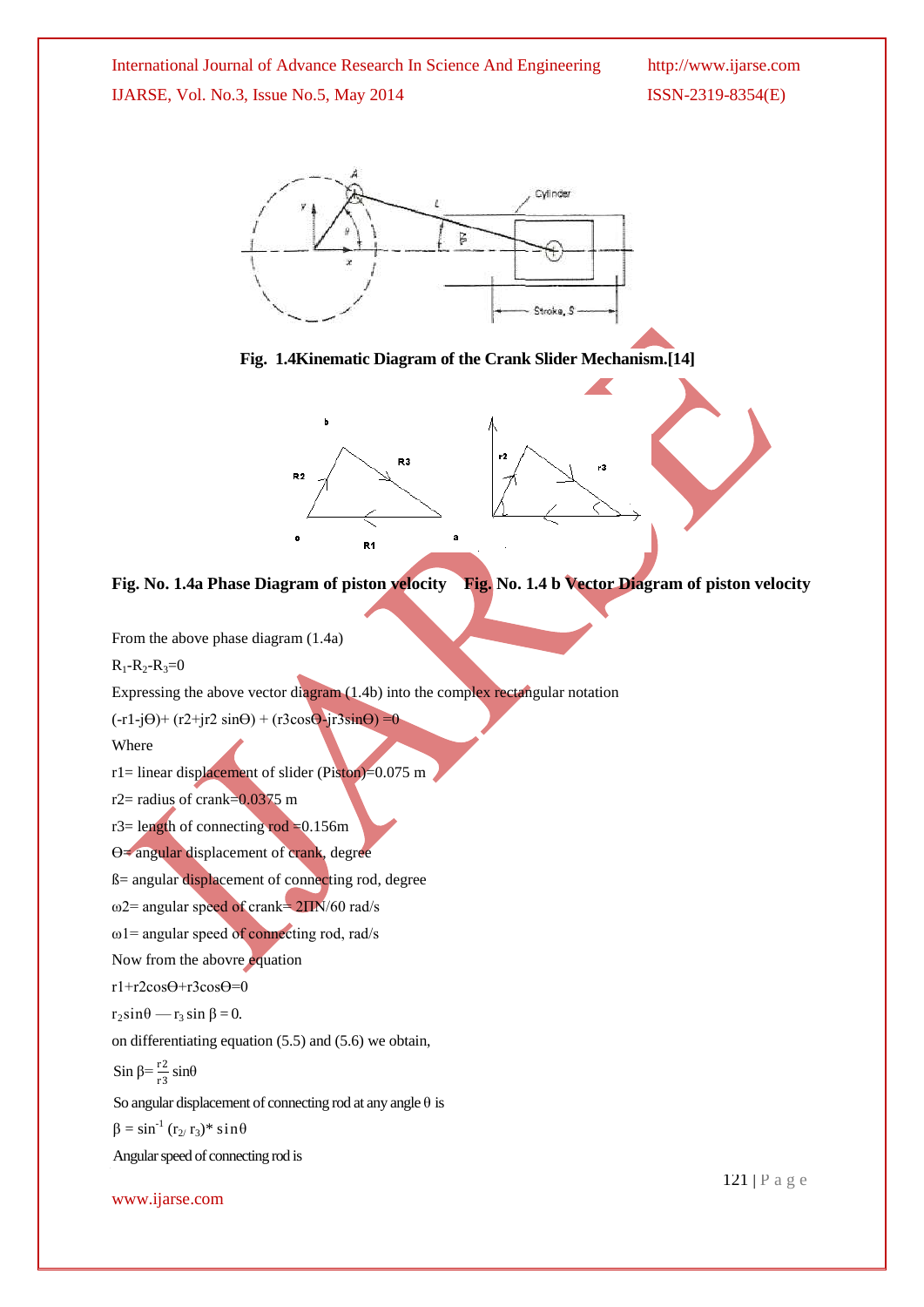$ω<sub>3</sub>=$  r3ω2 / r3 cosβ rad/s

Piston velocity at any crank angle position is given as

 $y_p = r_1 = r_2 \omega_2 \sin\theta + r_3 \omega_3 \sin\beta$ , m/s

Using the above equations from 5.6-5.12 we can easily find out the piston velocity and angular velocity of the connecting rod at the different speed of the engine or crank speed.

For 3800 rpm of the engine and the crank angle  $\theta^{\circ}=30^{\circ}$  the value of  $\omega_3$ ,  $\omega_2$ ,  $\beta$  and  $V_p$  are calculated as below.

 $r_2$ = 0.075/2 m  $r_3 = 0.156$  m  $ω<sub>2</sub>=2 π N/60 rad/sec$  $=2*\pi*3800/60$  **ω2= 397.93 rad/sec**



Using Eq. (5.10) and (5. 1) connecting rod angle and angular speed of connecting rod at  $\theta$ =30 may be calculated as follows

$$
β = sin-1 (r2) * sin θ
$$
  
\nβ = sin<sup>-1</sup>(0.0375/0.0156)\* sin30  
\nβ = 6.90<sup>0</sup>  
\nω<sub>3</sub> = 0.0375 \* .93  
\nθ.156 cos 6.90  
\nω<sub>3</sub> = 83.44 rad/s

And using Eq.(5.12) the piston speed may be evaluate as follows;

 $V_p = r_1 = 0.0375 * 397.93 * sin 30 + 0.156 * 83.44 * sin 6.90$ 

### **Vp =9.02399 m/s**

Similarly at the different crank angle position the respective values are evaluated and tabulated as follows;





### **6.3 Estimation of Static Ring Tension of Existing Piston Ring.**

The static ring force (Tension) is easily obtained using Castiglione's theorem. Castiglione's theorem [16] states that, when force act on an elastic system subject to small displacement, the displacement corresponding to any force, collinear with the force, is equal to partial derivatives of total strain energy with respect to that force.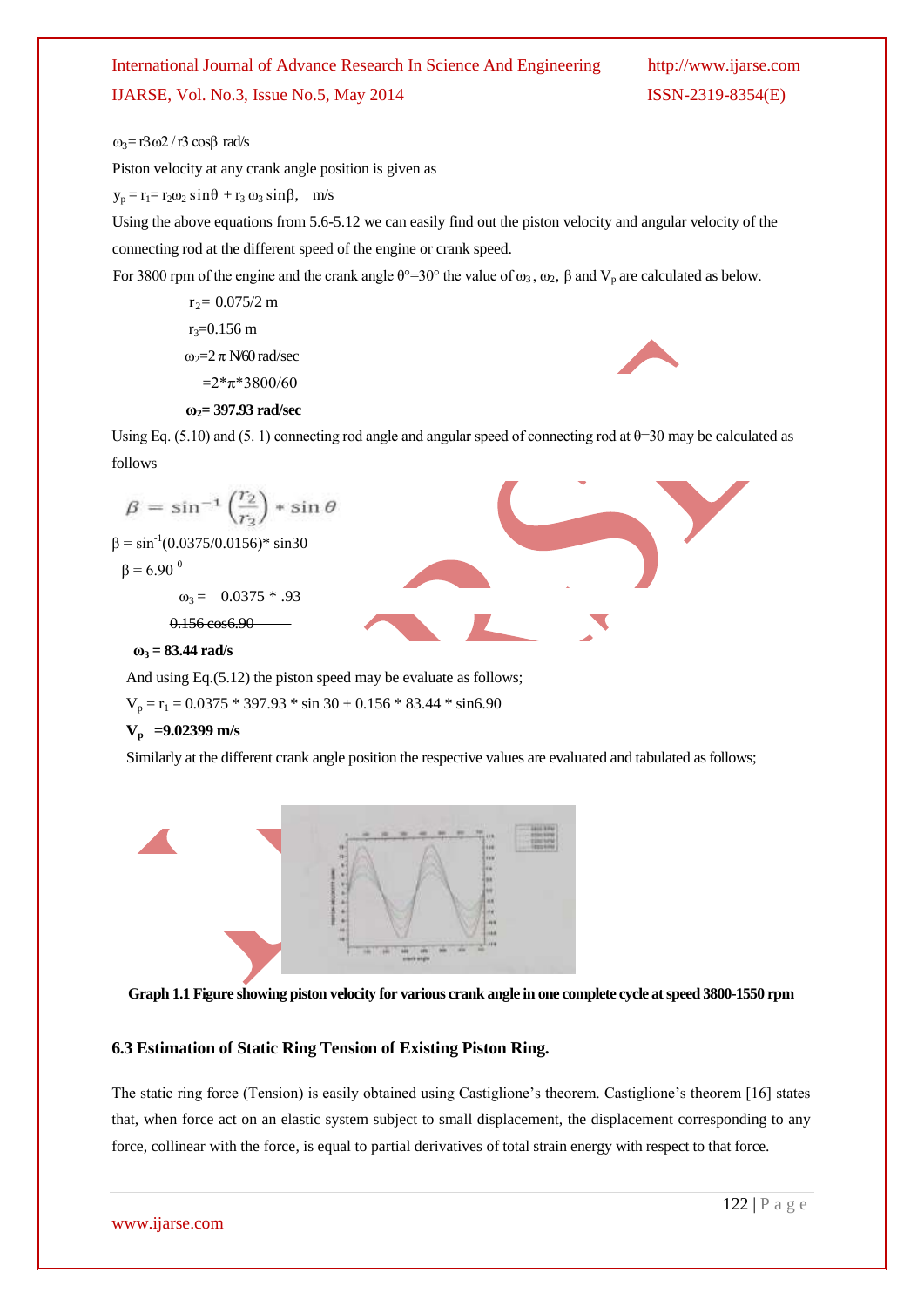Three terms contribute to the total strain energy due to total strain energy SE<sub>r</sub>, a term due to bending moment, anther due to normal force and third due to shear energy. Both the strain energy due to shear and normal force has a minor effect, so the effect of the bending moment is Considered. [4]



**Fig No. 1.5 Diagram Showing Forces Acting on the Section of the Ring**

### **6.4 Evaluation of Friction Force on the basis of Model Proposed by YUKIO. [2]**

In internal combustion engine a major mechanical loss occurs at piston ring assembly (PRA).To evaluate this friction loss different researcher have explained friction phenomenon in PRA with different theories and mathematical relationship based either on experiment result or by simulation of model. Here an attempt is made to evaluate the friction force on the basis of the model prepared by YUKIO [2] to understand the effect of various parameters. YUKIO has presented the model to friction force by considering piston velocity, engine rpm. Crank angle, lubricating oil as variable parameter and keeping the compression ratio, reciprocating mass and ring tension as non variable parameter. [2]

Friction force at different speed of the engine is given by

$$
F_P = C_1 * [\mu_k * V_P * 200 * (\frac{T}{D})]^{0.5} \quad N
$$

Where,

 $C_1$ = constant value for the lubricating oil [2] For SAE15WC1=8.136 SAE30WC1=8.135  $T =$ Ring tension  $\mu_k$  = kinematic viscosity [14] =64\*10<sup>-6</sup> m<sup>2</sup>/s for  $SAE15W = 69*10<sup>-6</sup> m<sup>2</sup>/s$  for SAE30W D=cylinder bore in mm.

For the calculation of friction force in the piston ring assembly there are two lubricating oil used in the engine SAE15W, SAE30W

# **VII . FRICTION FORCE CALCULATION AT DIFFERENT SPEED OF THE ENGINE.**

Existing piston ring profile is shown in the figure no.5. $\epsilon$  and the hydrodynamic lubrication between the piston ring face and cylinder wall is assumed.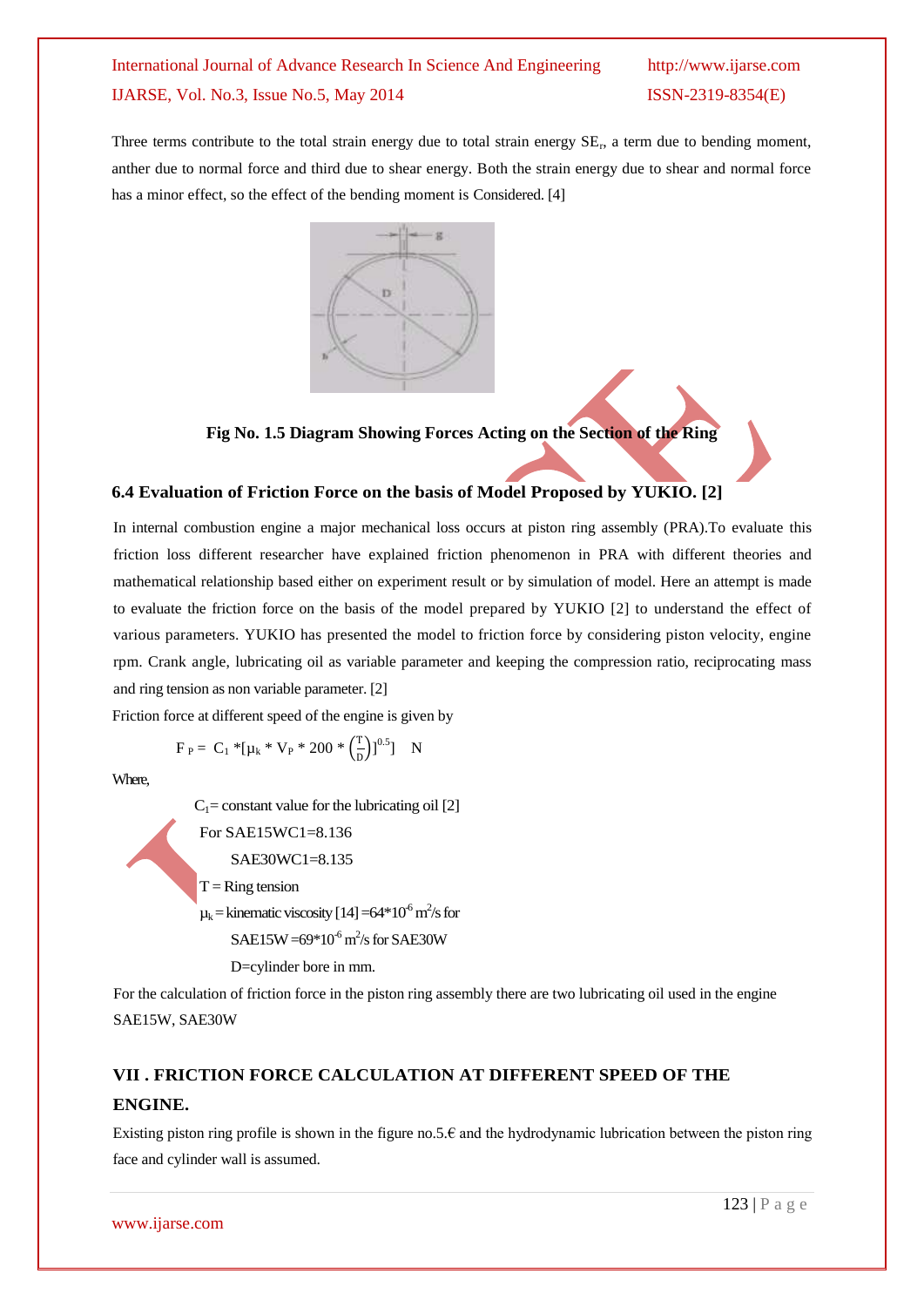The value of the friction force for the two different lubricating oils at speed range from 3800rpm-1550rpmhave been presented.







**Graph No. 1.2Friction force vs. crank angle at 2250 rpm Graph No1.3 Friction force vs. crank angle at 1550** 

**rpm**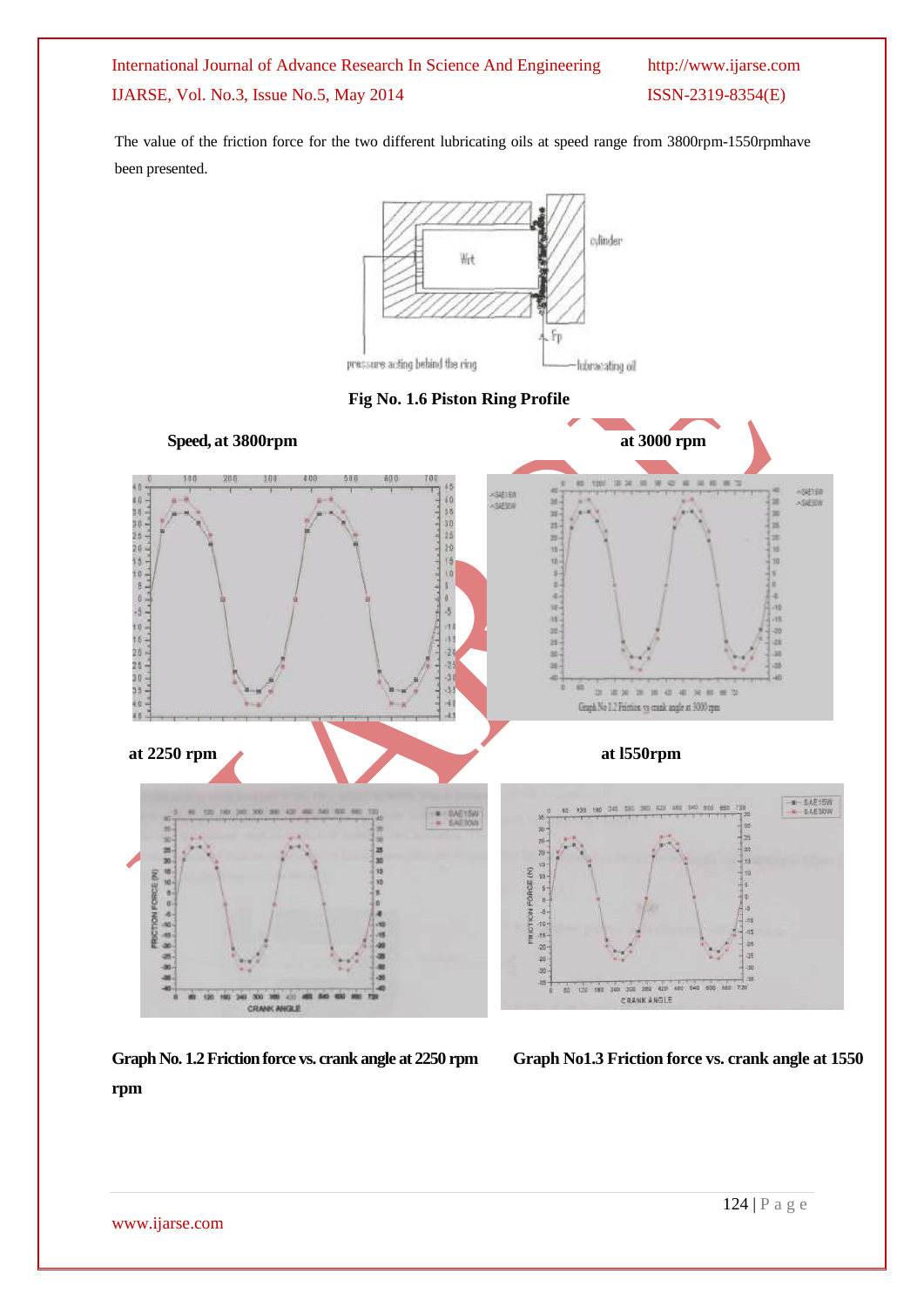### **7.1 Evaluation of Friction Force for the Parabola Ring Face Profile.**



The friction force produced in the PRA system in which ring is axis symmetric in shape is used as shown in fig.1.7. In this PRA system the viscous friction force acting on the ring is calculated with assumption of boundary film lubrication. The boundary lubrication is occurred when the value of the oil film thickness below the composite surface roughness of the piston ring and cylinder wall [7].

The friction force on the ring is obtained as [7]

 $Fp=\mu$  [Π DW ( $\Theta$ ) sign (-Vp)]

Where,  $D =$  cylinder bore = 0.068 m

 $W(\Theta)$  is the load imposed on the ring per unit length and calculating as follows [7]

$$
W(\Theta) = b[Pel + P \Theta]
$$

Where, Pel is the elastic pressure on the piston ring which is given as:

Pel=2T/Db

And P  $\Theta$  is value of the Pressure on the pistons ring at the internal circumference with any crank angle  $\Theta$ .  $\pi$ - is the coefficient of friction whose value is taken as 0.08. [7] The calculated value of the friction force FP for different crank angle position has been presented in Table no.5.16

Friction force graph for the different ring face profile



**Graph No. 1.4 Friction force vs. crank angle for the ring geometry**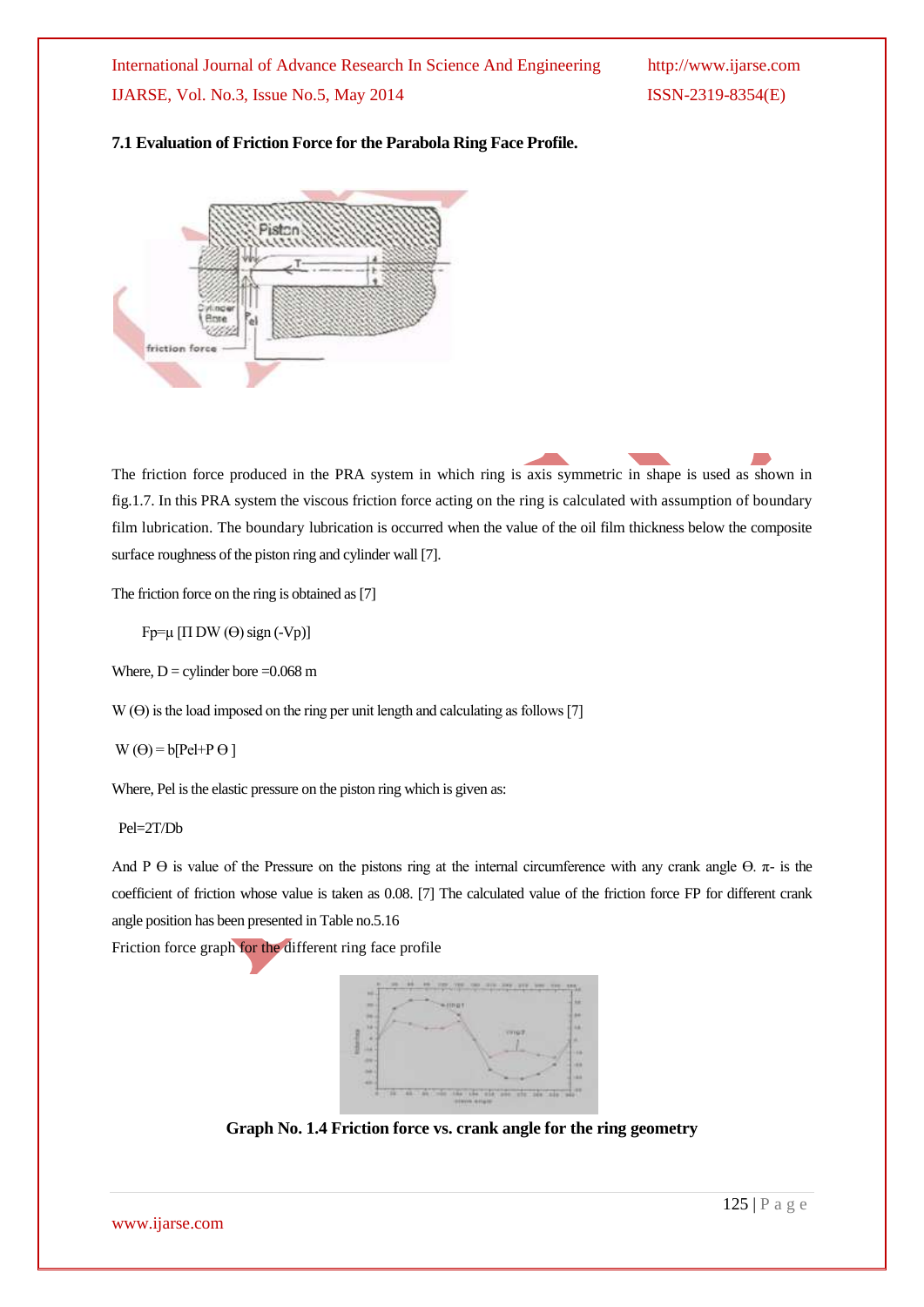| ${\rm S\!N\!o}$ | e              | W(B)    | $F_{P}$        |
|-----------------|----------------|---------|----------------|
| 1               | $\overline{0}$ | 946.500 | $\overline{0}$ |
| $\overline{2}$  | 30             | 929.400 | 15.8836        |
| l-i             | 60             | 792.756 | 13.55818       |
| $\overline{4}$  | 90             | 570.618 | 9.7520122      |
| $\overline{5}$  | 120            | 587.780 | 10.045144      |
| 6               | 150            | 929.350 | 15.887138      |
| $\overline{7}$  | 180            | 1151    | $\overline{0}$ |
| $\overline{8}$  | 210            | 9295    | $-158836$      |
| $\overline{9}$  | 240            | 587.693 | $-10045144$    |
| 10              | 270            | 570.615 | -9.7520122     |
| $\overline{11}$ | 300            | 792.713 | -1355818       |
| 12              | 330            | 929.400 | $-158836$      |
| 13              | 360            | 946.500 | $\overline{0}$ |

### **TABLE NO. 1.4 The friction force Fp value at different crank angle**

# **7.2 Evaluation of Pressure Distribution of Ring on Cylinder Wall for the Existing (Rectangular face Profile) Piston Ring**

The geometry of the piston ring depends on the pressure distribution applied on the internal surface of the cylinder. The mean (average) pressure of the pistons ring on the internal surface of the cylinder can be given as. The load on the piston ring is changes with the variation of the pressure distribution during the engine cycle; the load per unit length is calculated on this pressure at the different crank angle.

$$
P_{el} = \frac{0.142 * E * G}{\left\{ \left( \frac{D}{b} - 1 \right)^3 * D \right\}}
$$

Where,

E: is the elastic coefficient of the piston material =107\*10  $^9$ N/m<sup>2</sup>

G: is the clearance of the pistons ring in Free State  $\neq 0.02$  m

 $\D$ : is the cylinder diameter = 0.068 m

t: is the diametrical thickness of the pistons ring=0.00225 m Pressure of the pistons ring at any point on the circumference of radius R with an angle  $\Theta$  can be given as:

$$
P_{\theta} = P_{el} (1 + 0.42 \cos 2\theta - 0.18 \cos 3\theta)
$$

Where:

 $\theta$ : is the polar coordinate of the point at which is calculated [4]

Also the radius of the pistons ring (R) at the free situation can be calculated by ;  
\n
$$
R = r_m + \frac{t}{2} + G \left\{ \left( \frac{g}{2r_m} \right) Y + X \right\}
$$

Where;

 $r_m$ : Is the mean piston rind radius, which can be calculated as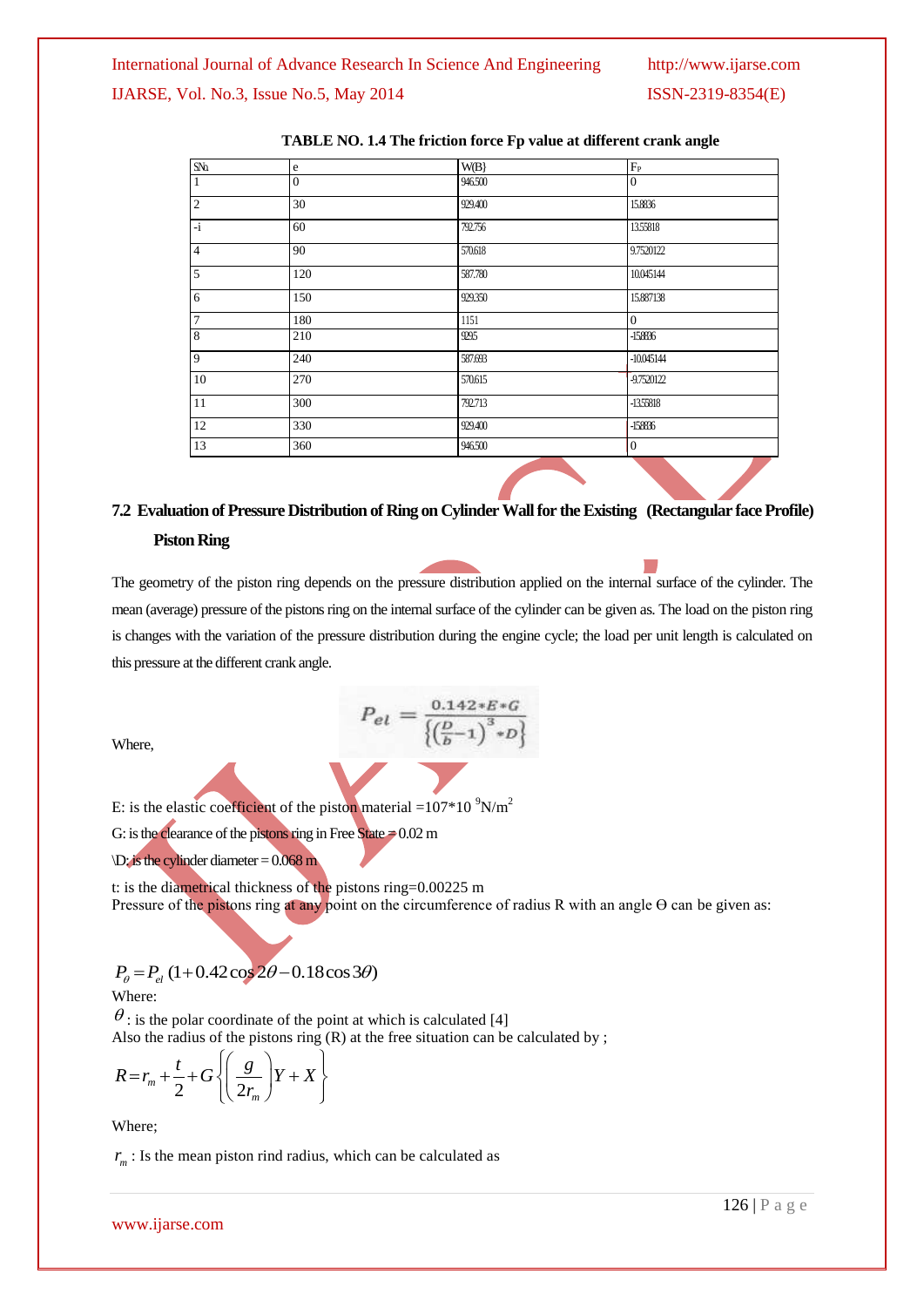$$
r_m = \left(\frac{D-t}{2}\right)
$$

Using MATLB program pressure distribution around the ring is determined, X and Y values can be determined from table no (5.17), where the relation between X and Y values and  $\theta$  can be given as

$$
X = 9*10^{-8} - 2*10^{-5} \theta + 0.1109
$$
  
 
$$
Y = 6*10^{-10} \theta^4 - 3*10^{-7} \theta^2 - 0.0006\theta + .0024
$$

Maximum bending stress for the existing (rectangular face Profile) Piston ring

$$
\sigma_{\text{max}} = 2.16 \times P_{el} \times \left(\frac{D}{t} - 1\right)^2 MPa
$$

Equations will be used to calculate:

- The pressure caused by the piston on the surface of the cylinder
- The outer pistons ring radius, and
- The maximum stress the ring exposed

### **Table No.1.5 X and Y values**

| $\theta$     | $\mathbf{X}$ |        | $\overline{Y}$ |
|--------------|--------------|--------|----------------|
| $\mathbf{0}$ | 0.1107       | 0.0000 |                |
| 10           | 0.1117       |        | 0.006          |
| 20           | 0.1149       | 0.0023 |                |
| 30           | 0.1201       | 0.0050 |                |
| 40           | 0.1270       | 0.0083 |                |
| 50           | 0.1352       | 0.0121 |                |
| 60           | 0.1443       | 0.0157 |                |
| 70           | 0.1536       | 0.0190 |                |
| $80\,$       | 0.1628       | 0.0199 |                |
| 90           | 0.1711       | 0.0189 |                |
| 100          | 0.1778       | 0.0148 |                |
| 110          | 0.1823       | 0.0070 |                |
| 120          | 0.1840       | 0.0050 |                |
| 130          | 0.1823       | 0.0211 |                |
| 140          | 0.1766       | 0.0409 |                |
| 150          | 0.1667       | 0.0635 |                |
| 160          | 0.1522       | 0.0876 |                |
| 170          | 0.1338       | 0.1114 |                |
| 180          | 0.1112       | 0.1331 |                |

Pressure distribution for the existing rectangular shaped ringh is determined as

$$
P_{el} = \frac{0.142 \times E \times G}{\left\{ \left( \frac{D}{t} - 1 \right)^3 \times D \right\}}
$$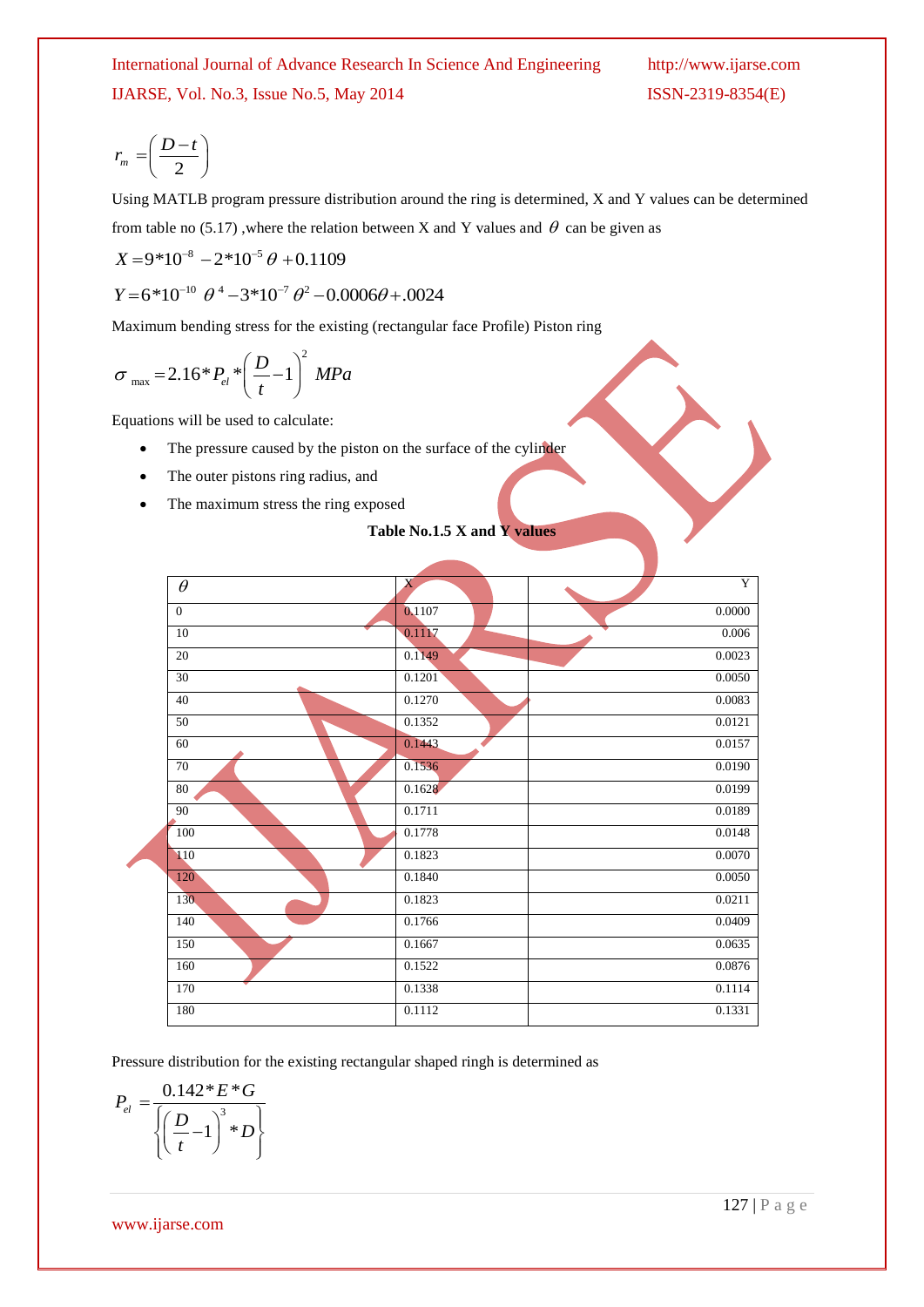Pressure of the pistons ring at any point on the interal circumferece of radius R with an angle  $\theta$  can be given as  $P_{\theta} = P_{el} (1 + 0.42 \cos 2\theta - 0.18 \cos 3\theta)$ 

$$
P_{\theta} = P_{el} \left( 1 + 0.42 \cos 2\theta - 0.18 \cos 3\theta \right)
$$

Stress calculation

$$
\sigma_{\text{max}} = 2.16 \cdot P_{el} \cdot \left(\frac{D}{t} - 1\right)^2
$$

$$
= 2.16*.253123*[(0.068/0.0025)-1]^2
$$

### = 466*MPa*

The value of the stress for the piston ring is within the limit of bending stress of the material used





### **VIII RESULT & DISCUSSION**

The variation of the friction force seems to be sinusoidal in nature and the maximum values of friction force are seen at crank angle position 60°, 270°, 450°, and 630°respctively for the existing piston ring profile. The maximum value of the friction force at various engine speeds are seen to be high for the lubricant SAE30W when compared with that for the lubricant SAE15W for the existing ring profile. The graph no.1.6 showing the variation for friction force for the parabolic ring face profile at various crank angle position suggest that the frictional force variation is not sinusoidal, the maximum values of friction force are seen at 30°, 150° , 210°, and 330°.The graph No 5.6 suggests higher value of frictional force for the existing (rectangular cross section) piston ring when compared with the parabolic ring profile.

### **IX CONCLUSION**

The experimental work was conducted on a four stroke 4- cylinder SI engine with an application of different lubricants (SAE15W and SAE30W) on given piston ring geometry for speeds ranging from 1550 rpm to 3800 rpm. It was inferred that the piston ring geometry plays an important role to reduce the PRA friction.As engine speed increases the friction force also increases.The power loss due to the friction at the interface of the piston ring and the cylinder liner is significant and is the major contributor to the total frictional.Power losses in I.C. engine. The friction power loss at piston ring assembly seems to increase with engine speed. It is seen that the maximum values of the frictional force are higher for the lubricant SAE30W which may cause higher wear of the rings. The use of lubricant SAE15W in the given setup would cause less wear of piston rings due to reduce frictional forces. The existing (rectangular shaped) piston ring profile may undergo more wear as compared to the barrel shape or parabolic profile due to increases friction at the piston ring liner interface CAD models can be

128 | P a g e